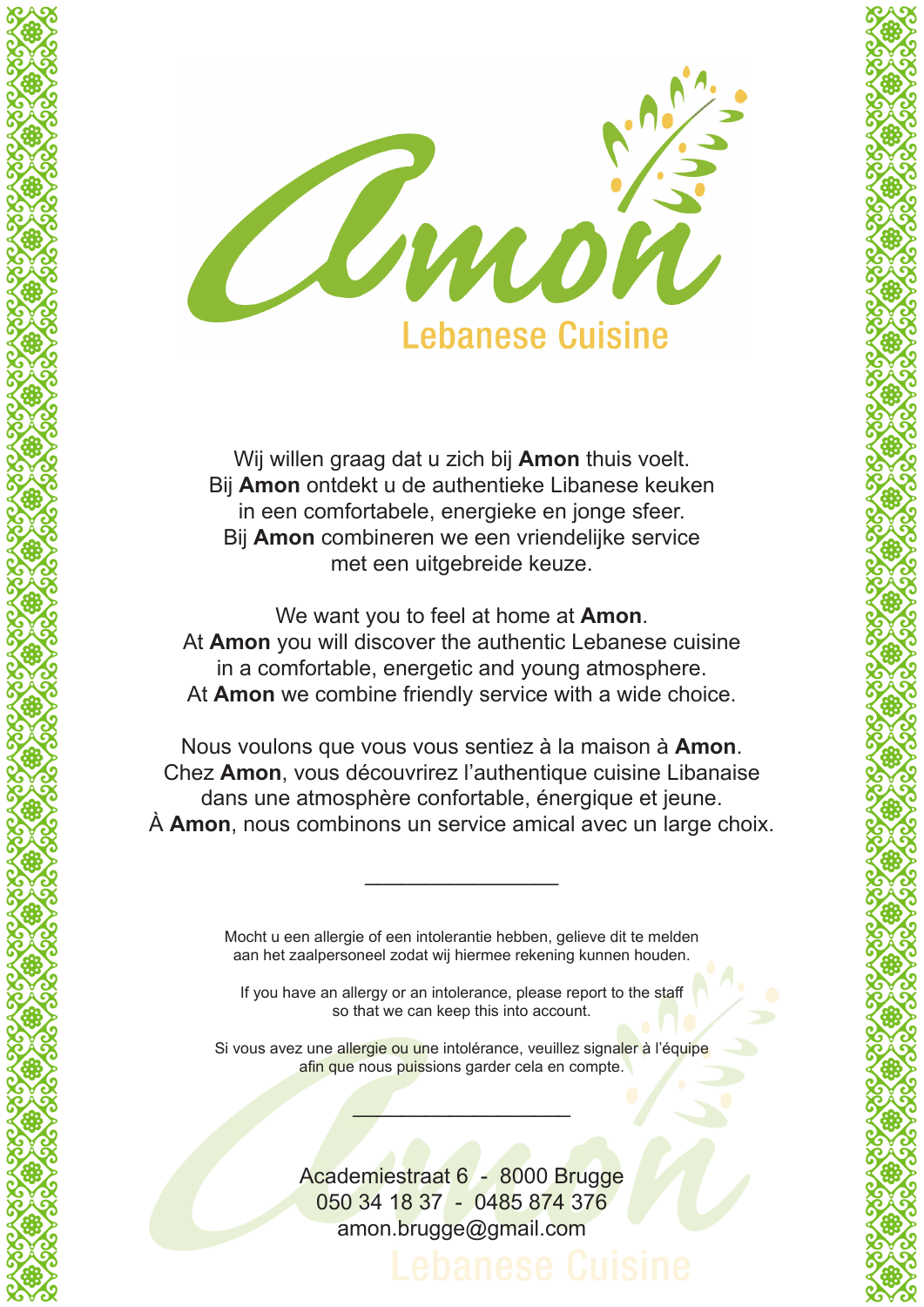

Voorgerecht - Starter - Entrée

*Salade "Amon" (met scampi) "Amon" Salad (with scampi) Salade "Amon" (avec scampi) of - or - ou*

*Salade "Brugge" (met kip) "Bruges" Salad (with chicken) Salade "Brugeoise" (avec poulet)*

Hoofdschotel - Main dish - Plat principal

**CARLINGS** 

*Steak of - or - ou*

*Kofta Special of - or - ou*

XXXXXXXXXXXXXXXXXXXXXXXXX

*Mixed Grill of - or - ou*

*Tajine Amon*

Geserveerd met salade en frietjes of rijst of brood Served with salad and fries or rice or bread Servis avec des frites et salade ou du riz ou du pain

**Dessert** 

 $AC/3$ 

**CARLING COMPANY** 

XXXXXXXXXXXXXXXXXXXXXXXXX

*Tiramisu of - or - ou Irish Coffee of - or - ou Italian Coffee*



inclusief 1/2 fles wijn - 1/2 bottle of wine included - 1/2 bouteille de vin inclusif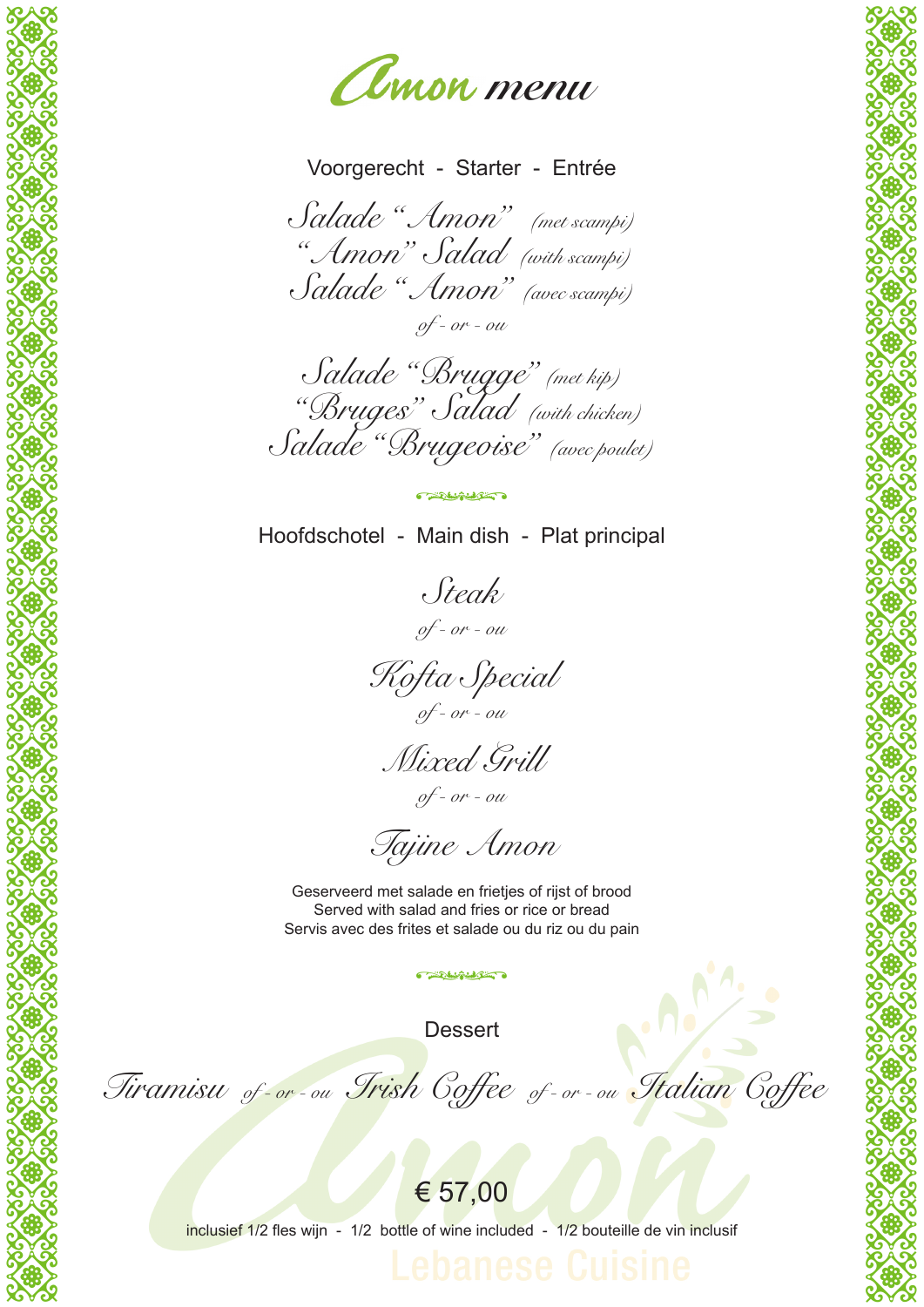

*Menu van de Chef Chefs Menu Menu du Chef*

Soep - Soup - Potage Hoofdgerecht - Main dish - Plat principal 1 drank - 1 drink - 1 boisson

€ 25,75



XXXXXXXXXXXXXXXXXXXXXXXXX

*Vegetarisch Menu Vegetarian Menu Menu Végétarien*

Soep - Soup - Potage Vegetarisch hoofdgerecht - Vegetarian main dish - Plat végétarien 1 drank - 1 drink - 1 boisson

€ 26,75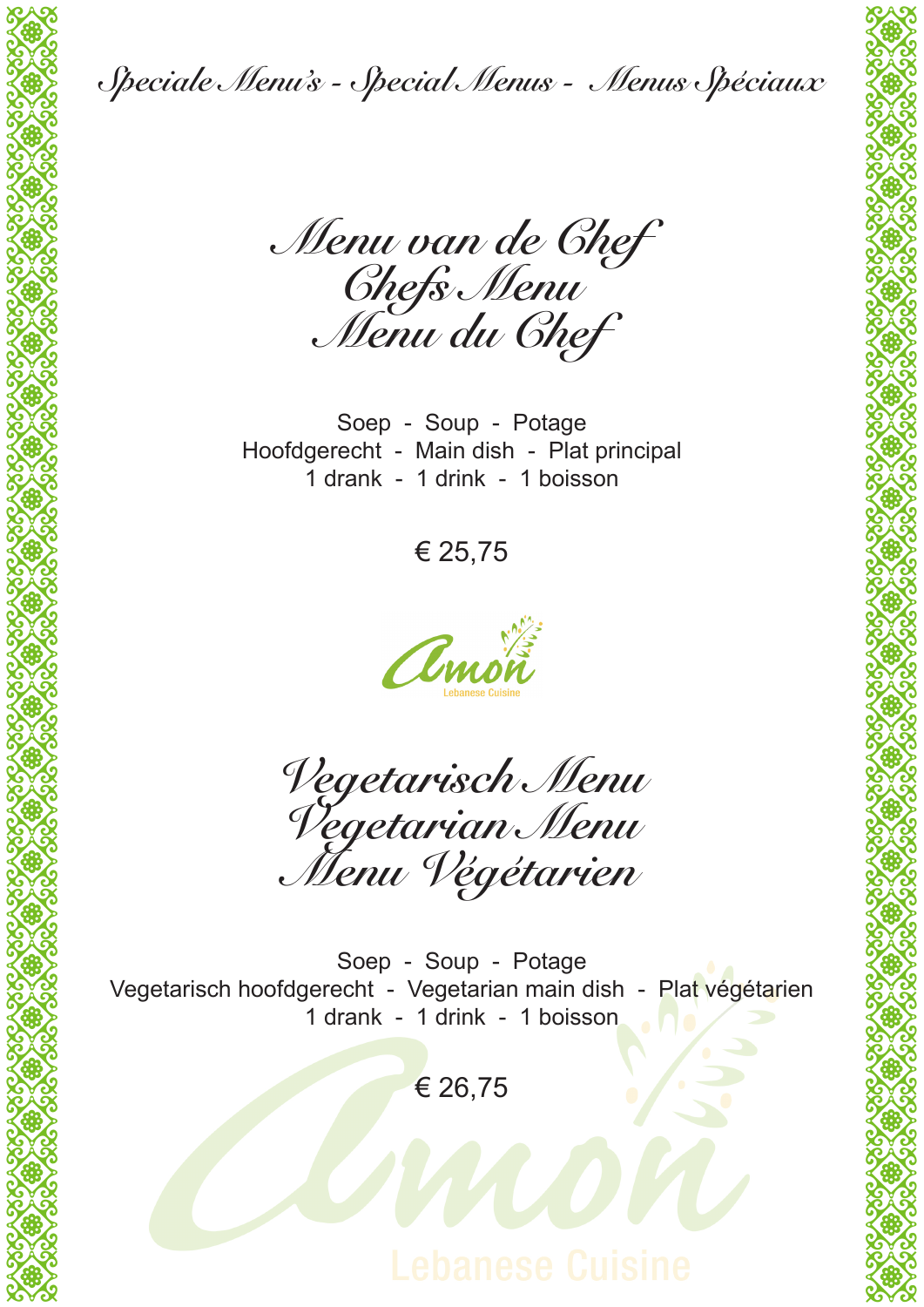# **Aperitieven – Aperitifs – Apéritifs**

| Maison                                                       | € 6,50 |
|--------------------------------------------------------------|--------|
| Maison N.A. (zonder alcohol - without alcohol - sans alcool) | € 6,50 |
| Martini (rood - red - rouge)                                 | € 6,50 |
| Martini (wit - white - blanc)                                | € 6,50 |
| Porto (rood - red - rouge)                                   | € 5,80 |
| Porto (wit - white - blanc)                                  | € 5,80 |
| Sherry (dry)                                                 | € 5,95 |
| <b>Pineau des Charentes</b>                                  | € 5,95 |
| Kirr                                                         | € 6,50 |
| Campari Orange                                               | € 7,00 |
| <b>Pisang Orange</b>                                         | € 7,00 |
|                                                              |        |

# **Sterke dranken – Spirits – Spiritueux**

| Whiskey J&B | € 7,00 |
|-------------|--------|
| Ricard      | € 6,75 |
| Wodka       | € 6,75 |
| Bacardi     | € 6,75 |
| Gin         | € 6,75 |
| Amaretto    | € 6,75 |
|             |        |

XXXXXXXXXXXXXXXXXXXXXXXXX

## **Bieren – Beers – Bières**

XXXXXXXXXXXXXXXXXXXXXXXXX

| Jupiler                 | € 2,95 |
|-------------------------|--------|
| Hoegaarden              | € 3,95 |
| Leffe (blond/bruin)     | €4,85  |
| Carlsberg               | €4,85  |
| Palm                    | € 3,95 |
| <b>Kriek</b>            | € 3,95 |
| Duvel                   | €4,85  |
| <b>Westmalle Dubbel</b> | € 5,50 |
| <b>Westmalle Tripel</b> | € 5,50 |
| <b>Brugse Tripel</b>    | € 5,50 |
| Brugse Zot (blond)      | €4,85  |
| Kwak                    | € 5,95 |
|                         |        |

Crnon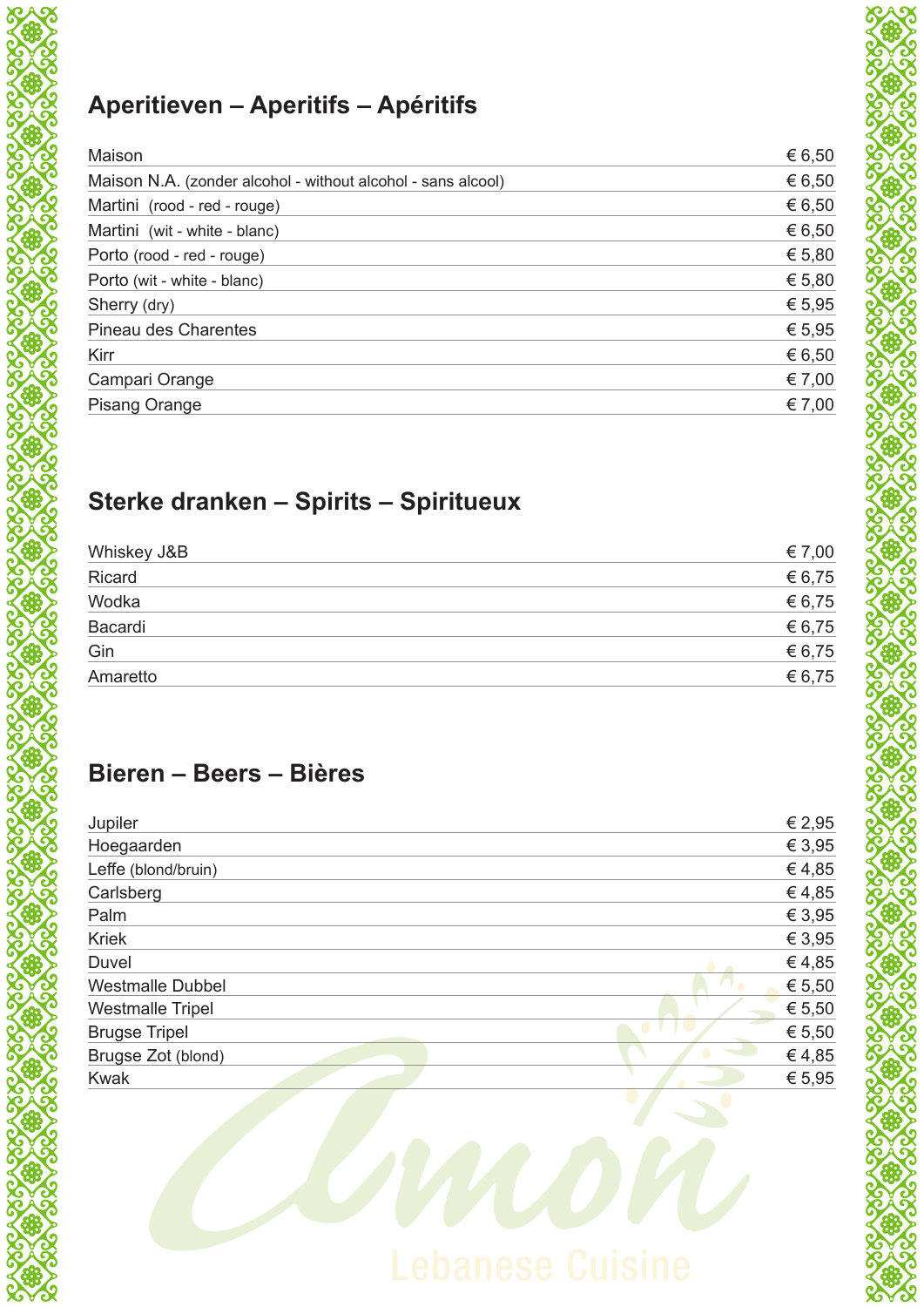# **Wijnen – Wines –Vins**

|                                                                                           | glas / glass / verre | 1/4    | 1/2     |
|-------------------------------------------------------------------------------------------|----------------------|--------|---------|
| Wijn van het huis (wit / rood / rosé)                                                     |                      |        |         |
| Wine of the house (white / red / rosé)                                                    |                      |        |         |
| Vin de la maison (blanc / rouge / rosé)                                                   | €4,95                | € 9,50 | € 15,50 |
|                                                                                           |                      |        |         |
| Fles wijn van het huis (wit / rood / rosé)                                                |                      |        |         |
| Bottle of wine of the house (white / red / rosé)                                          |                      |        |         |
| Bouteuille de vin de la maison (blanc / rouge / rosé)                                     |                      |        | € 26,00 |
|                                                                                           |                      |        |         |
| Fles Bordeaux (wit / rood) - Chili (wit / rood) - Argentinië (wit / rood)                 |                      |        |         |
| Bottle of Bordeaux (white / red) – Chile (white / red) – Argentina (white / red)          |                      |        |         |
| Bouteille de Bordeaux (blanc / rouge) – Chile (blanc / rouge) – Argentine (blanc / rouge) |                      |        | € 28,50 |

# **Frisdranken – Softdrinks – Boissons fraîches**

| Coca-Cola                                      | € 2,85 |
|------------------------------------------------|--------|
| Coca-Cola Light                                | € 2,85 |
| Fanta                                          | € 2,85 |
| Sprite                                         | € 2,85 |
| Tonic                                          | € 3,50 |
| Ice-Tea                                        | € 3,50 |
| Spa (blauw / rood - blue / red - bleu / rouge) | € 2,45 |
| Looza Orange                                   | € 3,50 |
| Looza Ace                                      | € 3,50 |
|                                                |        |

XXXXXXXXXXXXXXXXXXXXXXXXX

## **Warme dranken - Warm drinks - Boissons chaudes**

| Espresso                                          | € 3,75   |
|---------------------------------------------------|----------|
| Mokka                                             | € 3,25   |
| Cappuccino                                        | €4,25    |
| Thee met melk - Tea with milk - Thé au lait       | € 3,75   |
| Thee met citroen - Tea with lemon - Thé au citron | € 3,75   |
| <b>Irish Coffee</b>                               | € $9,00$ |
| Italian Coffee                                    | € $9,00$ |
|                                                   |          |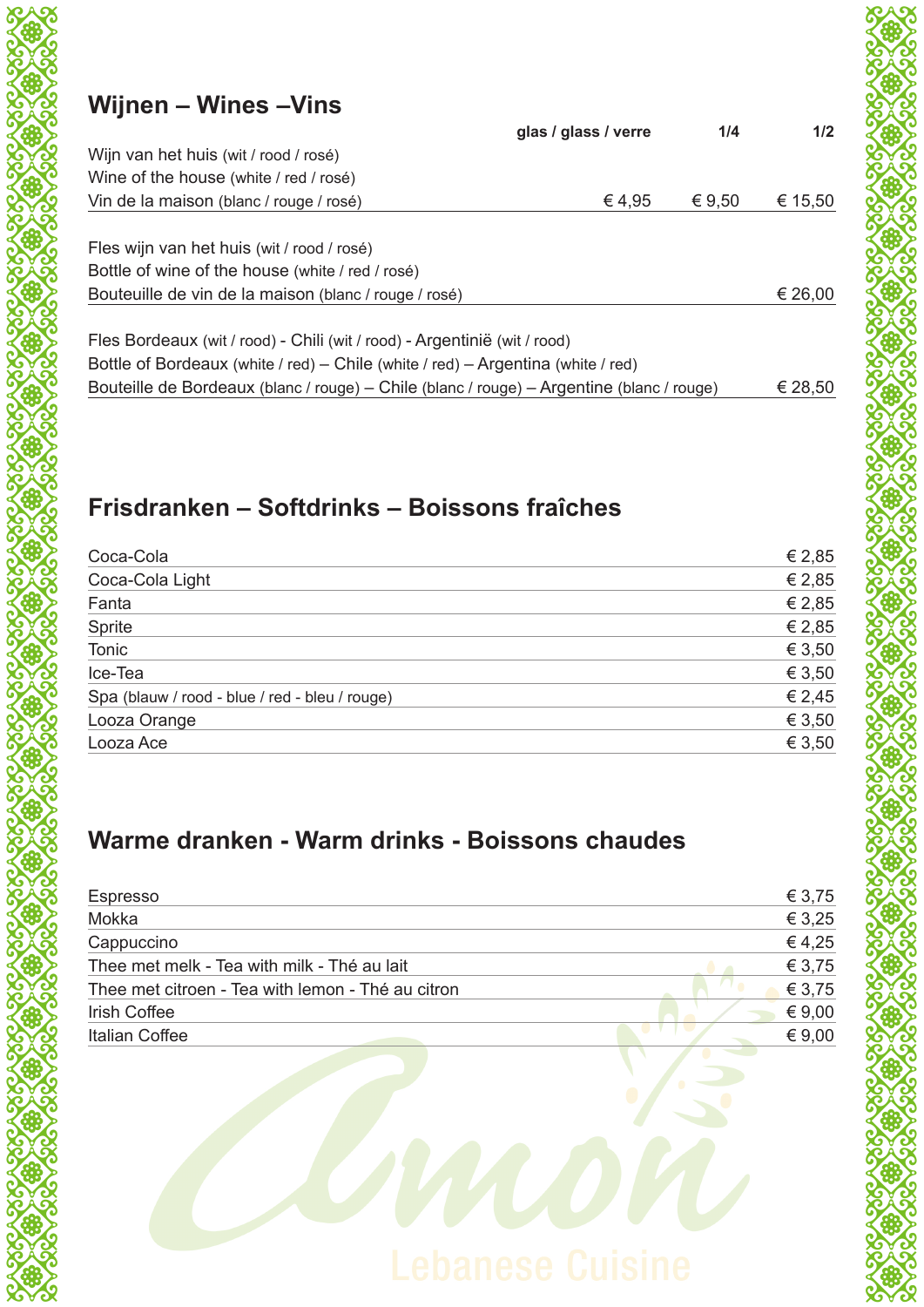# **Soepen**

| Tomatenroomsoep |  |
|-----------------|--|
| Linzensoep      |  |

# **Voorgerechten**

| Lookbrood                  | € 6,75  |
|----------------------------|---------|
| Mini-loempia's             | € 6,75  |
| Garnaalkroket              | € 6,75  |
| Gemengde sla               | € 11,50 |
| Salade "Amon" (met scampi) | € 14,50 |
| Salade "Brugge" (met kip)  | € 13,00 |

# **Pita-broodjes**

| Klein kofta-broodje   | € $9,50$ |
|-----------------------|----------|
| Klein broodje met kip | € $9,80$ |
| Falafel (vegetarisch) | € $9.95$ |
| Dürum (lamsvlees)     | € 8,95   |
| Dürum (met kip)       | € 8,95   |

|                           | shoarma lam | kip     |
|---------------------------|-------------|---------|
| Normaal                   | € 11,50     | € 11,50 |
| Gyros                     | € 12,75     | € 12,75 |
| Hawaï                     | € 12,75     | € 12,75 |
| Kaas (Feta of jonge kaas) | € 12,75     | € 12,75 |
| Champignon roomsaus       | € 12,75     | € 12,75 |
| Afrika                    | € 12,75     | € 12,75 |
|                           |             |         |

|  | <b>Onze schotels</b> (geserveerd met frietjes, rijst of broodjes + salade) | shoarma lam of kip |
|--|----------------------------------------------------------------------------|--------------------|
|--|----------------------------------------------------------------------------|--------------------|

| Normaal                                            | € 17,50 |
|----------------------------------------------------|---------|
| Gyros (ui en paprika)                              | € 18,95 |
| Kaas (Feta of jonge kaas)                          | € 18,95 |
| Afrika 1 (ui, paprika, look, Spaanse peper = heet) | € 18,95 |
| Afrika 2 (= Afrika 1 + kaas)                       | € 19,95 |
| Belgica (champignon roomsaus)                      | € 18,95 |
| Mexico (ui, paprika, maïs)                         | € 18,95 |
| Hawaï 1 (ananas en roomsaus)                       | € 18,95 |
| Hawaï 2 (ananas en kaas)                           | € 18,95 |
| King (prei en ui)                                  | € 19,95 |
| Kip Américain (verse tomaten, ui, lookboter)       | € 18,50 |
| <b>Kip Curry</b>                                   | € 18,95 |
| Hummous (lamsviees, ui en pijnboompitten)          | € 18,75 |
|                                                    |         |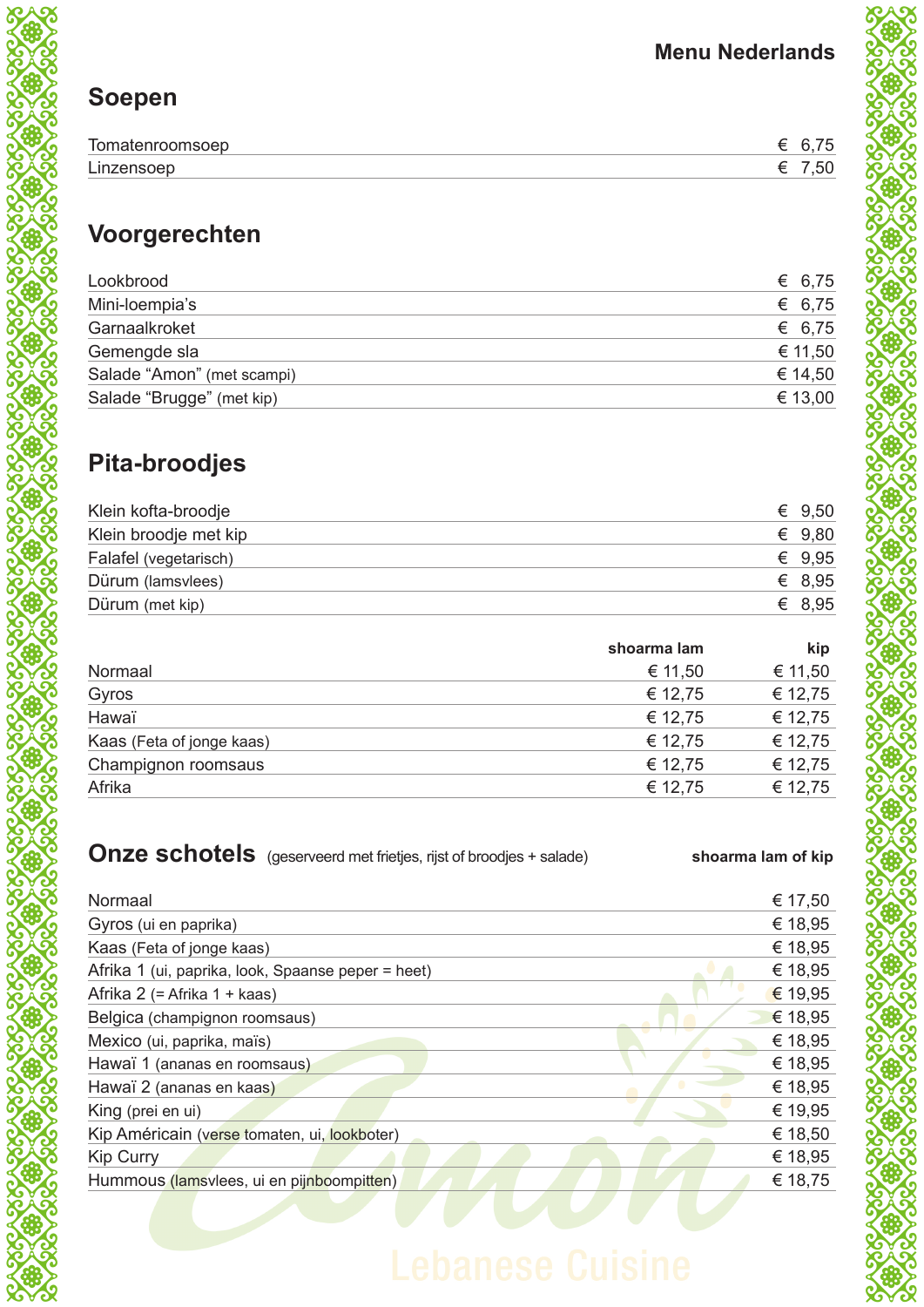# Gemengde schotels (geserveerd met frietjes, rijst of broodjes + salade)

| Shoarma en lamskotelet                | € 22,50 |
|---------------------------------------|---------|
| Shoarma en Kofta                      | € 21,00 |
| Shoarma en kipfilet                   | € 21,00 |
| Shoarma en kalkoen                    | € 21,00 |
| Shoarma en merguez                    | € 21,00 |
| Mixed Grill 1 pers. (4 soorten vlees) | € 23,95 |
| Mixed Grill 2 pers. (4 soorten vlees) | €46,95  |
| Amon (6 soorten vlees)                | € 28,50 |

## **Grill-barbecue schotels** (geserveerd met frietjes, rijst of broodjes + salade)

| Lamskoteletjes                                           | € 24,75 |
|----------------------------------------------------------|---------|
| Merguez (pikante worst met gehakt lamsvlees)             | € 18,95 |
| Libanese Kofta (gehakt en gekruid lamvlees)              | € 19,95 |
| Libanese Kofta Speciaal                                  | € 21,50 |
| Steak natuur                                             | € 23,00 |
| Steak met champignon- of pepersaus                       | € 25,50 |
| Kibbeh (glutenvrije bulgur, gevuld met lamsgehakt en ui) | € 21,50 |

# **Visschotels** (geserveerd met frietjes, rijst of broodjes + salade)

| Gegrilde scampi-brochettes met witte wijnsaus      | € 22,75 |
|----------------------------------------------------|---------|
| Scampi in look, room, el diabolo- of curryroomsaus | € 22,75 |
| Scampi Speciaal                                    | € 23,75 |

## **Oven Tajines** (geserveerd met frietjes, rijst of broodjes + salade)

| Shoarma Tajine (met champignons, paprika, ui, kaas)               | € 23,50 |
|-------------------------------------------------------------------|---------|
| Kip Tajine                                                        | € 23,50 |
| Libanese Tajine                                                   | € 24,50 |
| Amon Tajine (Kofta, merguez, kip, paprika, ui, kaas, champignons) | € 24,50 |
| Vis Tajine                                                        | € 24,50 |
|                                                                   |         |

## **Vegetarische schotels** (geserveerd met frietjes, rijst of broodjes + salade)

| Falafelschotel                                                                         | € 18,50 |
|----------------------------------------------------------------------------------------|---------|
| Kaaskroketten                                                                          | € 15,95 |
| VegetarischeTajine                                                                     | € 24.50 |
| Bamia (in olijfolie gebakken okra, knoflook, tomaten en koriander)                     | € 22,50 |
| Combi vegetarische schotel (Tabouleh, Moutabel, Falafel, Warak Inab, witte koolsalade) | € 25,50 |
|                                                                                        |         |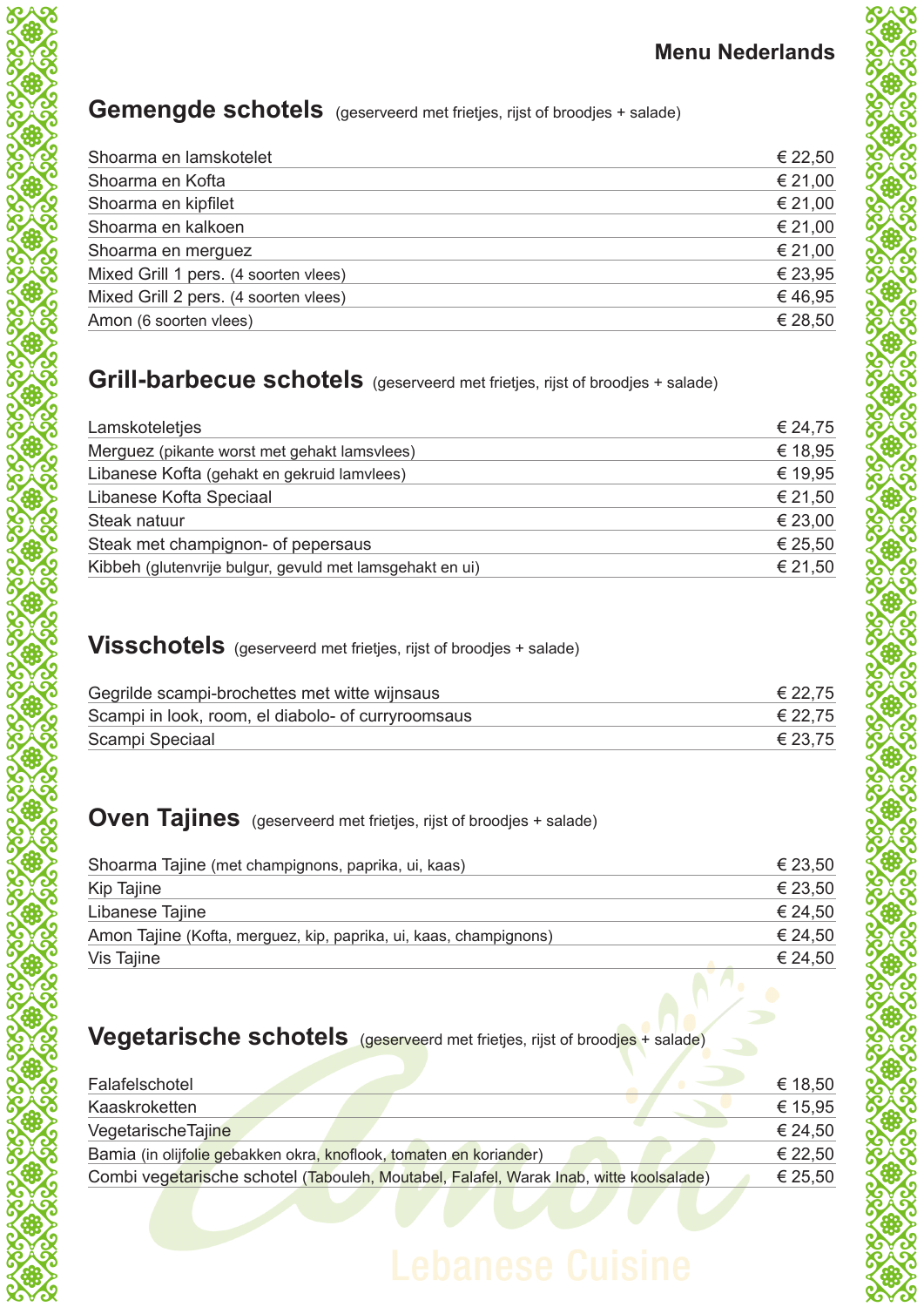# **Schotels voor Kinderen** (geserveerd met frietjes + salade)

| Hamburger schotel | € 11,50 |
|-------------------|---------|
| Shoarma schotel   | € 11,50 |
| Kipfilet schotel  | € 11,50 |

# **Extra's**

| Kabees (selectie van augurken, komkommer, rapen en peper)             | € 6,50 |
|-----------------------------------------------------------------------|--------|
| Hummous (gepureerde kikkererwten, sesampasta en citroensap)           | € 8.75 |
| Komkommer met yoghurt                                                 | € 8,75 |
| Moutabel (gegrilde aubergines met sesampasta en citroensap)           | € 8.75 |
| Warak Inab (met rijst, tomaten, uien en kruiden gevulde wijnbladeren) | € 8,75 |

# **Supplementen**

| Portie frietjes              | $\epsilon$ 4,00 |
|------------------------------|-----------------|
| Portie rijst met gebakken ui | $\epsilon$ 4,00 |
| Pita-broodje (leeg)          | $\epsilon$ 0.95 |

## **Desserts**

| Libanees dessert         | € $9,50$        |
|--------------------------|-----------------|
| Vanille ijs              | € 8,00          |
| Chocolade ijs            | € 8,00          |
| Dame Blanche             | € $9,00$        |
| Warme appeltaart met ijs | $\epsilon$ 9,00 |
| Tiramisu                 | $\epsilon$ 9,00 |
|                          |                 |

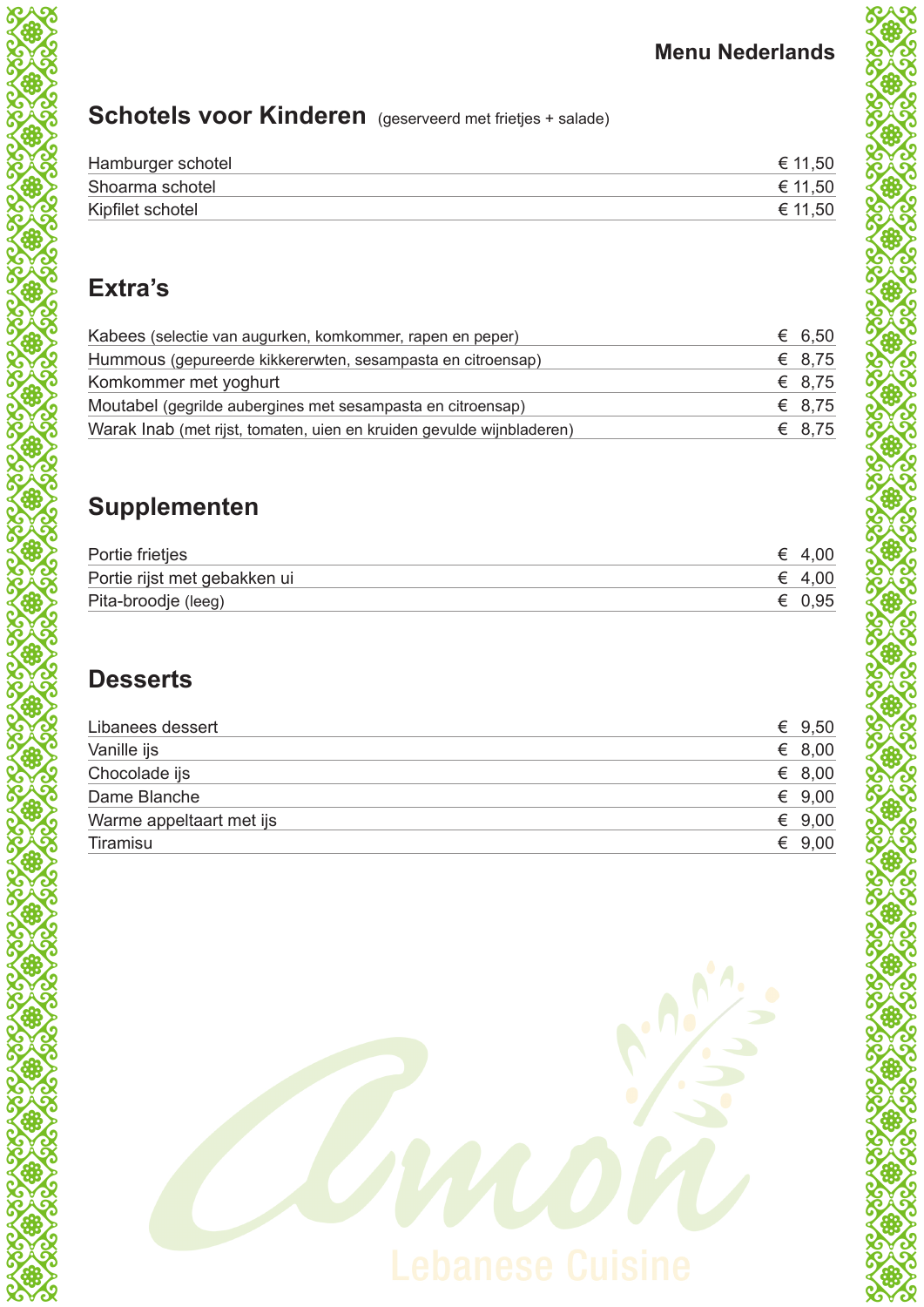# **Menu English**

# **Soups**

| Tomato cream soup |  |
|-------------------|--|
| Lintel soup       |  |

# **Starters**

| € 6,75  |
|---------|
| € 6,75  |
| € 6,75  |
| € 11,50 |
| € 14,50 |
| € 13,00 |
|         |

# **Pita Bread**

| Dürum (with lamb)<br>Dürum (with chicken) |          |
|-------------------------------------------|----------|
|                                           | € 8.95   |
|                                           | € 8.95   |
| Falafel (vegetarian)                      | € $9.95$ |
| Small Pita bread with chicken             | € $9,50$ |
| Small Pita bread Kofta                    | € $9,50$ |

|                               | shoarma lamb | chicken |
|-------------------------------|--------------|---------|
| Normal                        | € 11,50      | € 11,50 |
| Gyros                         | € 12,75      | € 12,75 |
| Hawaï                         | € 12,75      | € 12,75 |
| Cheese (Feta or young cheese) | € 12,75      | € 12,75 |
| Mushroom cream sauce          | € 12,75      | € 12,75 |
| Africa                        | € 12,75      | € 12,75 |
|                               |              |         |

## **Our dishes** (served wit fries, rice or bread + salad) **shoarma lamb or chicken**

| Normal                                                | € 17,50 |
|-------------------------------------------------------|---------|
| Gyros (onions and paprika)                            | € 18,95 |
| Cheese (Feta or young cheese)                         | € 18,95 |
| Africa 1 (onions, garlic, Spanish pepper = hot)       | € 18,95 |
| Africa $2$ (= Africa $1 +$ cheese)                    | € 19,95 |
| Belgica (mushrooms with cream sauce)                  | € 18,95 |
| Mexico (onions, paprika, maize)                       | € 18,95 |
| Hawaï 1 (pineapple with cream sauce)                  | € 18,95 |
| Hawaï 2 (pineapple + cheese)                          | € 18,95 |
| King (leek & onions)                                  | € 19,95 |
| Chicken "Américain" (tomatoes, onions, garlic butter) | € 18,95 |
| <b>Chicken Curry</b>                                  | € 18,95 |
| Hummous (topped with lamb, onions and pine nuts)      | € 18,95 |
|                                                       |         |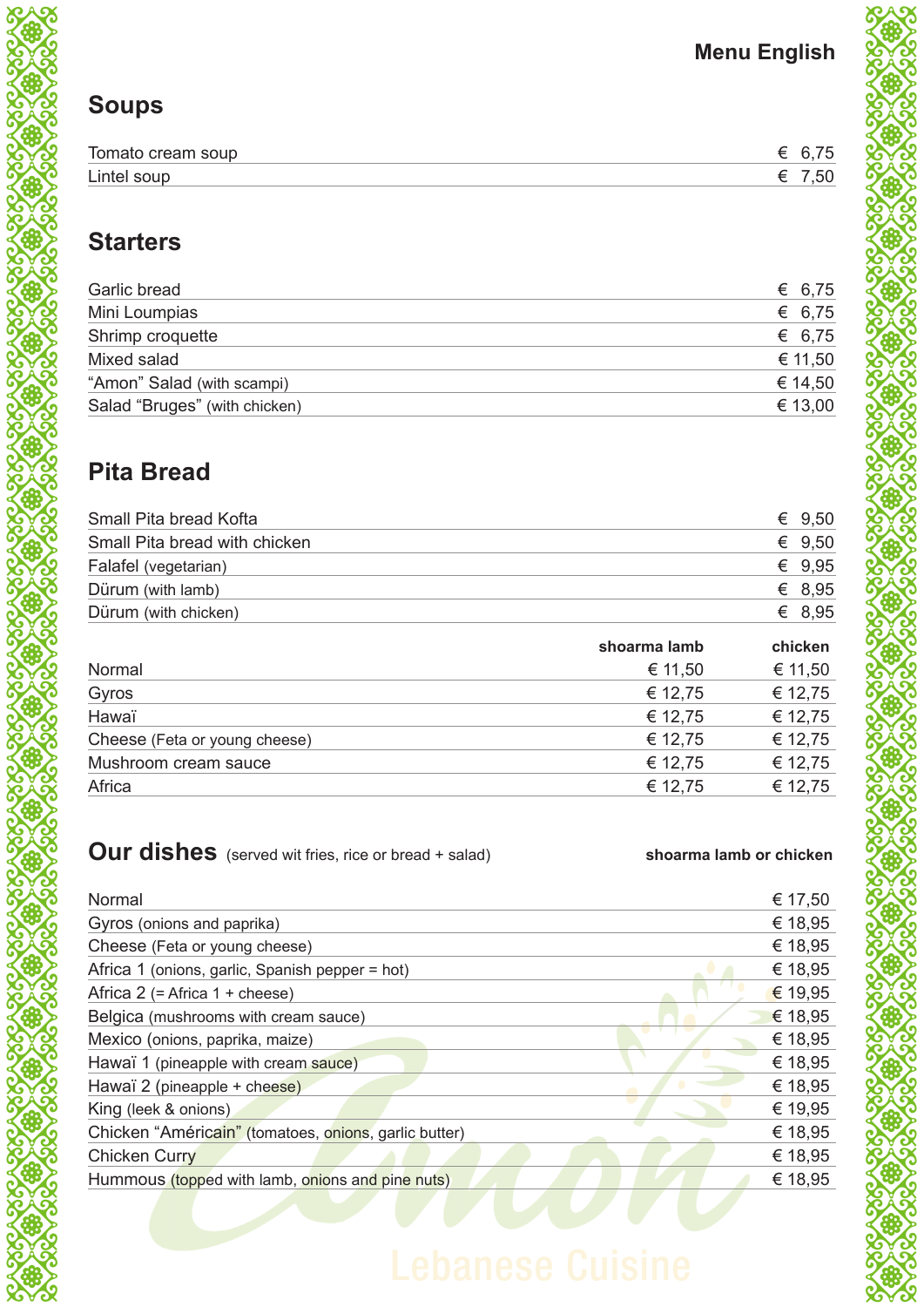### **Mixed dishes** (served with fries, rice or bread + salad)

| Shoarma and lamb chops                  | € 22,50 |
|-----------------------------------------|---------|
| Shoarma and Kofta                       | € 21,00 |
| Shoarma and chicken filet               | € 21,00 |
| Shoarma and turkey                      | € 21,00 |
| Shoarma and merguez                     | € 21,00 |
| Mixed Grill 1 person (4 kinds of meat)  | € 23,95 |
| Mixed Grill 2 persons (4 kinds of meat) | €46,95  |
| Amon Dish (6 kinds of meat)             | € 28,50 |

## **Grill-Barbecue** (served with fries, rice or bread + salad)

| Lamb chops                                                | € 24,75 |
|-----------------------------------------------------------|---------|
| Merguez (spicy sausage with minced lamb)                  | € 18,95 |
| Lebanese Kofta (minced and spiced lamb)                   | € 19,95 |
| Lebanese Kofta Special                                    | € 21,50 |
| Steak (plain)                                             | € 23,00 |
| Steak with mushroom or pepper sauce                       | € 25,50 |
| Kibbeh (crushed wheat stuffed with minced lamb and onion) | € 21,50 |
|                                                           |         |

### **Fish** (served with fries, rice of bread + salad)

XXXXXXXXXXXXXXXXXXXXXXXXX

| Grilled scampi-brochette with a white winesauce  | € 22,75 |
|--------------------------------------------------|---------|
| Scampi in cream-, el diablo- or curry creamsauce | € 22,75 |
| Scampi Special                                   | € 23,75 |

## **Oven Tajines** (served with fries, rice of bread + salad)

| Shoarma Tajine (with mushrooms, paprika, onions, cheese)                 | € 23,50 |
|--------------------------------------------------------------------------|---------|
| Chicken Tajine                                                           | € 23,50 |
| Lebanese Tajine                                                          | € 24,50 |
| Amon Tajine (Kofta, merguez, chicken, paprika, onions, cheese, mushroom) | € 24,50 |
| <b>Fish Tajine</b>                                                       | € 24,50 |
|                                                                          |         |
| <b>Vegetarian dishes</b> (served with fries, rice or bread + salad)      |         |

# **Vegetarian dishes** (served with fries, rice or bread + salad)

| Falafel dish                                                               | € 18,50 |
|----------------------------------------------------------------------------|---------|
| Cheese croquettes                                                          | € 15,95 |
| Vegetarian Tajine                                                          | € 24,50 |
| Bamia (in olive oil fried okra, garlic, tomatoes and coriander)            | € 22,50 |
| Combi vegetarian (Tabbouleh, Moutabel, Falafel, Warak Inab, white cabbage) | € 25,50 |
|                                                                            |         |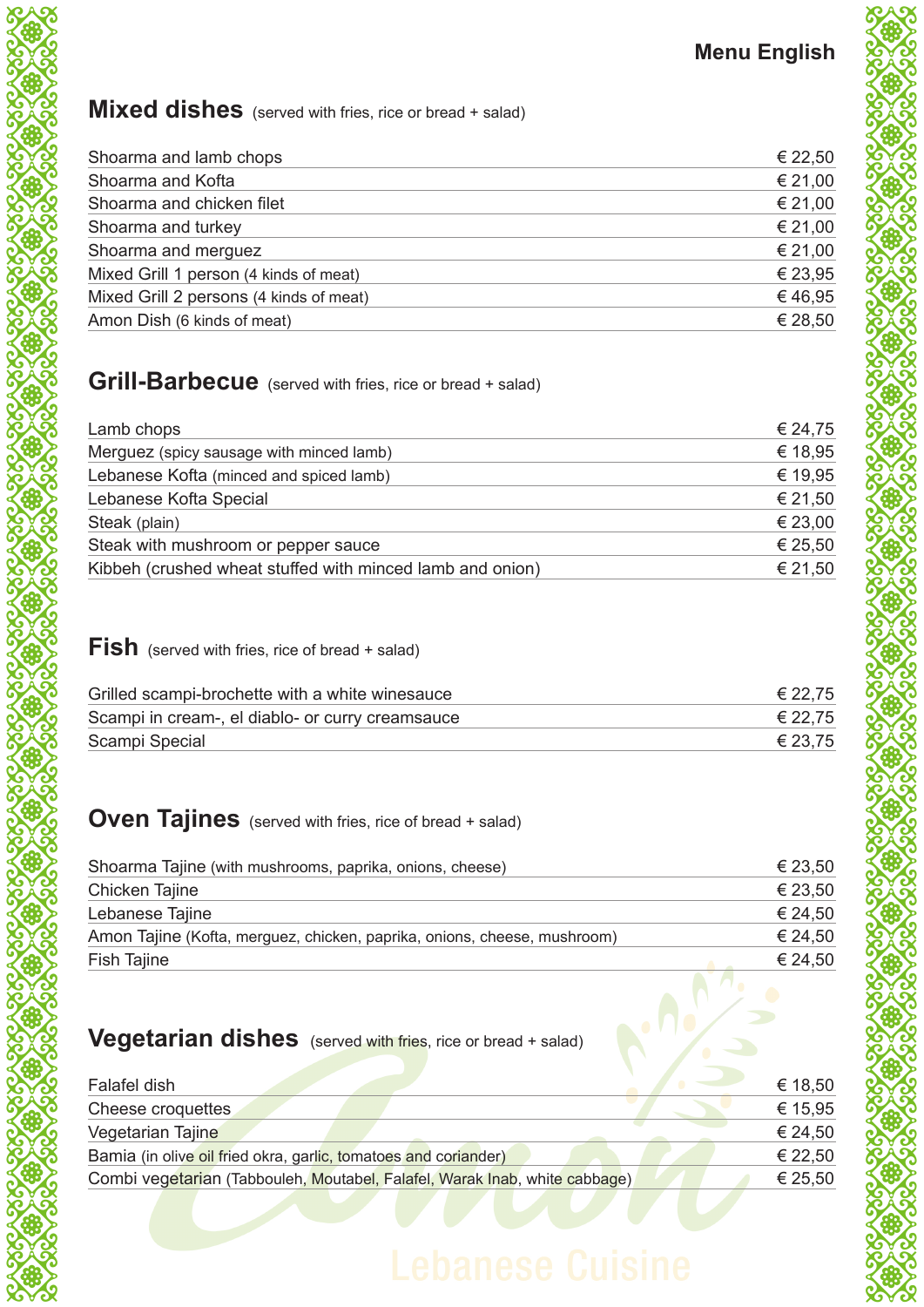# **Children's menu** (served with fries + salad)

| Hamburger     | € 11.75 |
|---------------|---------|
| Shoarma       | € 11.75 |
| Chicken filet | € 11.75 |

# **Extra's**

| Kabees (selection of pickles, cucumber, turnip and pepper)                 |        | € 6.50 |
|----------------------------------------------------------------------------|--------|--------|
| Hummous (mashed chickpeas, sesame paste and lemon juice)                   | € 8.75 |        |
| Cucumber with yogurt                                                       | € 8.75 |        |
| Moutabel (grilled eggplant with sesame paste and lemon juice)              | € 8.75 |        |
| Warak Inab (with rice, tomatoes, onions and spices stuffed in wine leaves) | € 8.75 |        |

# **Supplements**

| Portion of fries                  | $\epsilon$ 4,00 |
|-----------------------------------|-----------------|
| Portion of rice with fried onions | $\epsilon$ 4,00 |
| Pita bread (empty)                | € 0,95          |

## **Desserts**

| Lebanese dessert             | € $9,50$        |
|------------------------------|-----------------|
| Vanilla ice cream            | $\epsilon$ 8,00 |
| Chocolate ice cream          | € 8,00          |
| Dame Blanche                 | $\epsilon$ 9.00 |
| Warm applepie with ice cream | $\epsilon$ 9.00 |
| Tiramisu                     | € 9,00          |
|                              |                 |

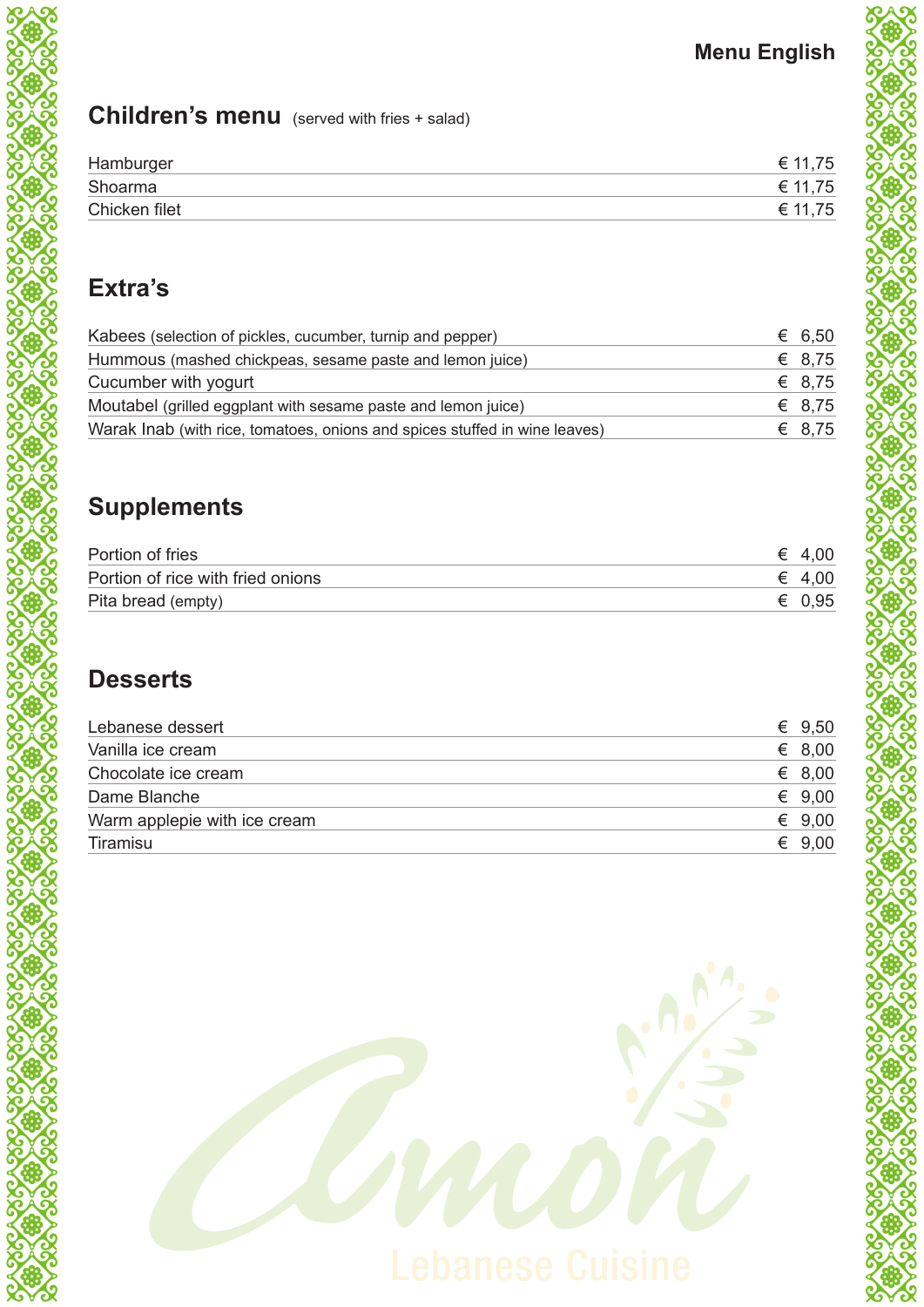# **Les Potages**

| Potage à la crème de tomates | € 6.75 |
|------------------------------|--------|
| Potage aux lentilles         | € 7.50 |

# **Les Entrées**

| Pain à l'ail                     | € 6,75  |
|----------------------------------|---------|
| Mini loumpias                    | € 6,75  |
| Croquette aux crevettes          | € 6,75  |
| Salade mixte                     | € 11,50 |
| Salade "Amon" (avec scampis)     | € 14,50 |
| Salade "Brugeoise" (avec poulet) | € 13,00 |

# **Pita-Pain**

| Kofta petite pain       | € $9,50$ |
|-------------------------|----------|
| Petite pain (au poulet) | € $9,50$ |
| Falafel (végétarien)    | € $9.95$ |
| Dürum (viande d'agneau) | € 8,95   |
| Dürum (au poulet)       | € 8.95   |

|                                 | shoarma agneau | poulet  |
|---------------------------------|----------------|---------|
| Normale                         | € 11,50        | € 11,50 |
| Gyros                           | € 12,75        | € 12,75 |
| Hawaï                           | € 12,75        | € 12,75 |
| Fromage (Feta ou fromage jeune) | € 12,75        | € 12,75 |
| Champignons à la Crème          | € 12,75        | € 12,75 |
| Afrique                         | € 12,75        | € 12,75 |
|                                 |                |         |

**Nos Plats** (servis avec des frites, du riz ou du pain + salade) **shoarma agneau ou poulet** 

| Normale                                                      | € 17,50 |
|--------------------------------------------------------------|---------|
| Gyros (oignons et poivrons)                                  | € 18,95 |
| Fromage (Feta ou fromage jeune)                              | € 18,95 |
| Afrique 1 (oignons, poivrons, ail, poivre espagnol = chaude) | € 18,95 |
| Afrique $2$ (= Afrique $1 +$ fromage)                        | € 19,95 |
| Belgica (champignons à la Crème)                             | € 18,95 |
| Mexique (oignons, proivrons, maïs)                           | € 18,95 |
| Hawaï 1 (ananas à la Crème)                                  | € 18,95 |
| Hawaï 2 (ananas et fromage)                                  | € 18,95 |
| King (poireau et oignons)                                    | € 19,95 |
| Poulet à l'Américaine (tomates, oignons, beurre à l'ail)     | € 18,95 |
| Poulet au Curry                                              | € 18,95 |
| Hummous (garni avec agneau, des oignons et des pignons)      | € 18,95 |
|                                                              |         |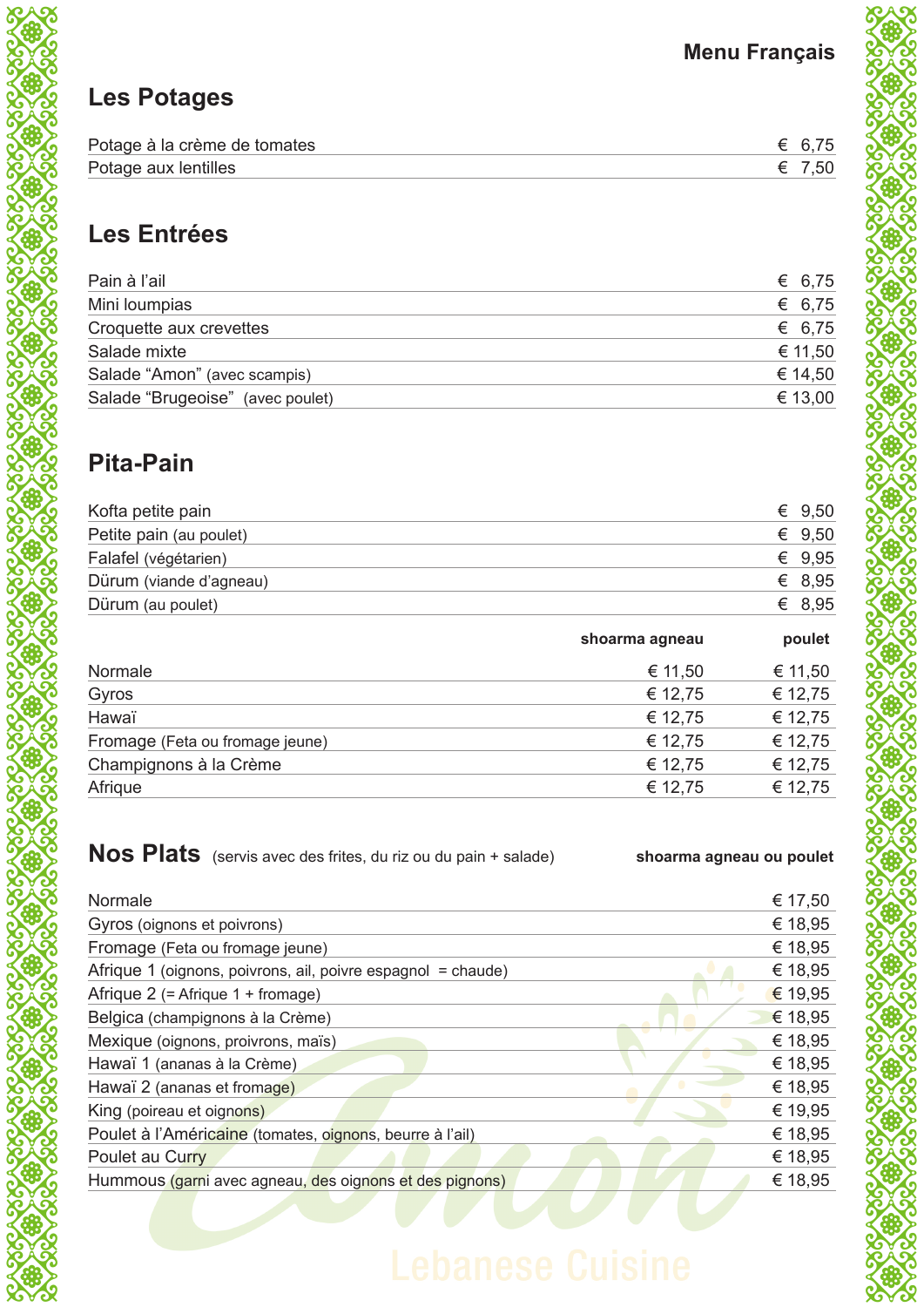## Plats Mixtes (servis avec des frites, du riz ou du pain + salade)

| € 22,50 |
|---------|
| € 21,00 |
| € 21,00 |
| € 21,00 |
| € 21,00 |
| € 23,95 |
| €46,95  |
| € 28,50 |
|         |

### **Grill-barbecue** (servis avec des frites, du riz ou du pain + salade)

| Côtelletes d'agneau                                                        | € 24,75 |
|----------------------------------------------------------------------------|---------|
| Merguez (saucisse épicée avec de l'agneau haché)                           | € 18,95 |
| Kofta Libanaise (agneau hachée et assaisonnée)                             | € 19,95 |
| Kofta Libanaise Spéciale                                                   | € 21,50 |
| Steak nature                                                               | € 23,00 |
| Steak à la sauce de champignons ou au poivre                               | € 25,50 |
| Kibbeh (sans gluten Burgul, farcie de viande d'agneau hachée et d'oignons) | € 21,50 |
|                                                                            |         |

### Les Plats de Poissons (servis avec des frites, du riz ou du pain + salade)

| Brochettes de scampi, sauce au vin blanc     | € 22,75 |
|----------------------------------------------|---------|
| Scampi à la sauce d'ail, el diabolo ou curry | € 22,75 |
| Scampi Spéciale                              | € 23,75 |

## **Tajines au Four** (servis avec des frites, du riz ou du pain + salade)

XXXXXXXXXXXXXXXXXXXXXXXXX

| Tajine Shoarma (avec chapignons, du poivre, des oignons et fromage)               | € 23,50 |
|-----------------------------------------------------------------------------------|---------|
| Tajine au Poulet                                                                  | € 23,50 |
| Tajine Libanaise                                                                  | € 24,50 |
| Tajine "Amon" (Kofta, merguez, poulet, poivrons, oignons, fromage et champignons) | € 24,50 |
| Tajine au Poisson                                                                 | € 24,50 |
|                                                                                   |         |

# Les Plats Végétariens (servis avec des frites, du riz ou du pain + salade)

| <b>Plat Falafel</b>                                                               | € 18,50 |
|-----------------------------------------------------------------------------------|---------|
| Croquettes de fromage                                                             | € 15,95 |
| Tajine Végétarienne                                                               | € 24,50 |
| Bamia (gombo frit dans l'huile d'olive, de l'ail, tomates et de la coriandre)     | € 22,50 |
| Combi Végétarienne (Taboulé, Moutabel, Falafel, Warak Inab, salade de chou blanc) | € 25,50 |